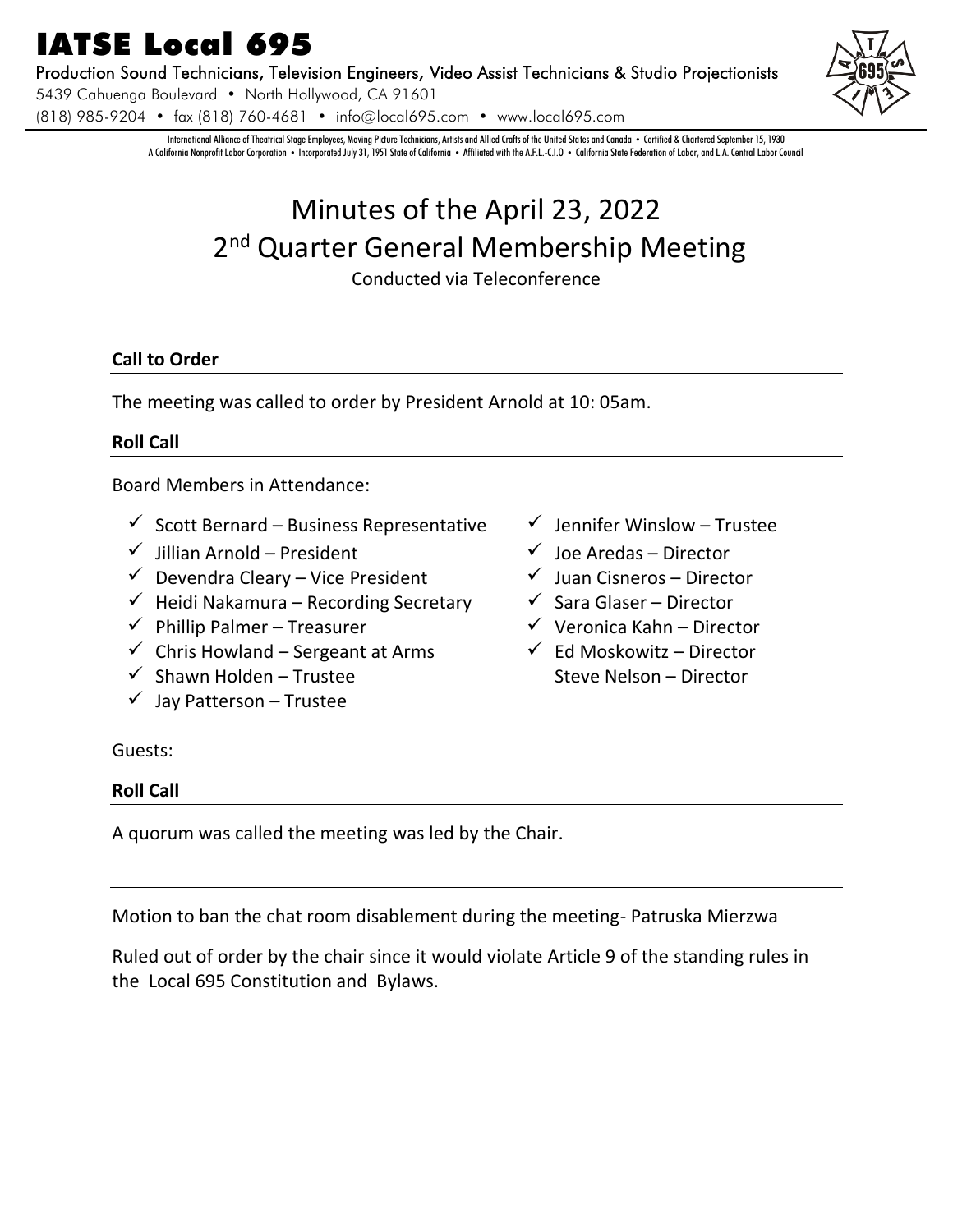#### **Approval of the Minutes**

**A motion to approve the minutes of the January 15, 2022 1st quarter General Membership Meeting was made by Jay Patterson-**

**2 nd by Sara Glaser. When put to a vote, the motion passed unanimously.**

#### **Recording Secretary's Report**

The report was presented by Recording Secretary Heidi Nakamura.

Members were reminded that the Membership Activity report is available on our website.

Read the correspondence dated 4/18/2022 from the International regarding the local 695 vs. Local 728 jurisdictional dispute.

#### **A motion to accept the report was made by Sara Glaser.**

2<sup>nd</sup> Jay Patterson. A vote was taken and the motion passed unanimously.

#### **Treasurer's Report**

A written report was presented by Treasurer Phil Palmer.

#### **A motion to accept the Treasurer's report made by Phil Palmer**

**2 nd Laurence Abrams.**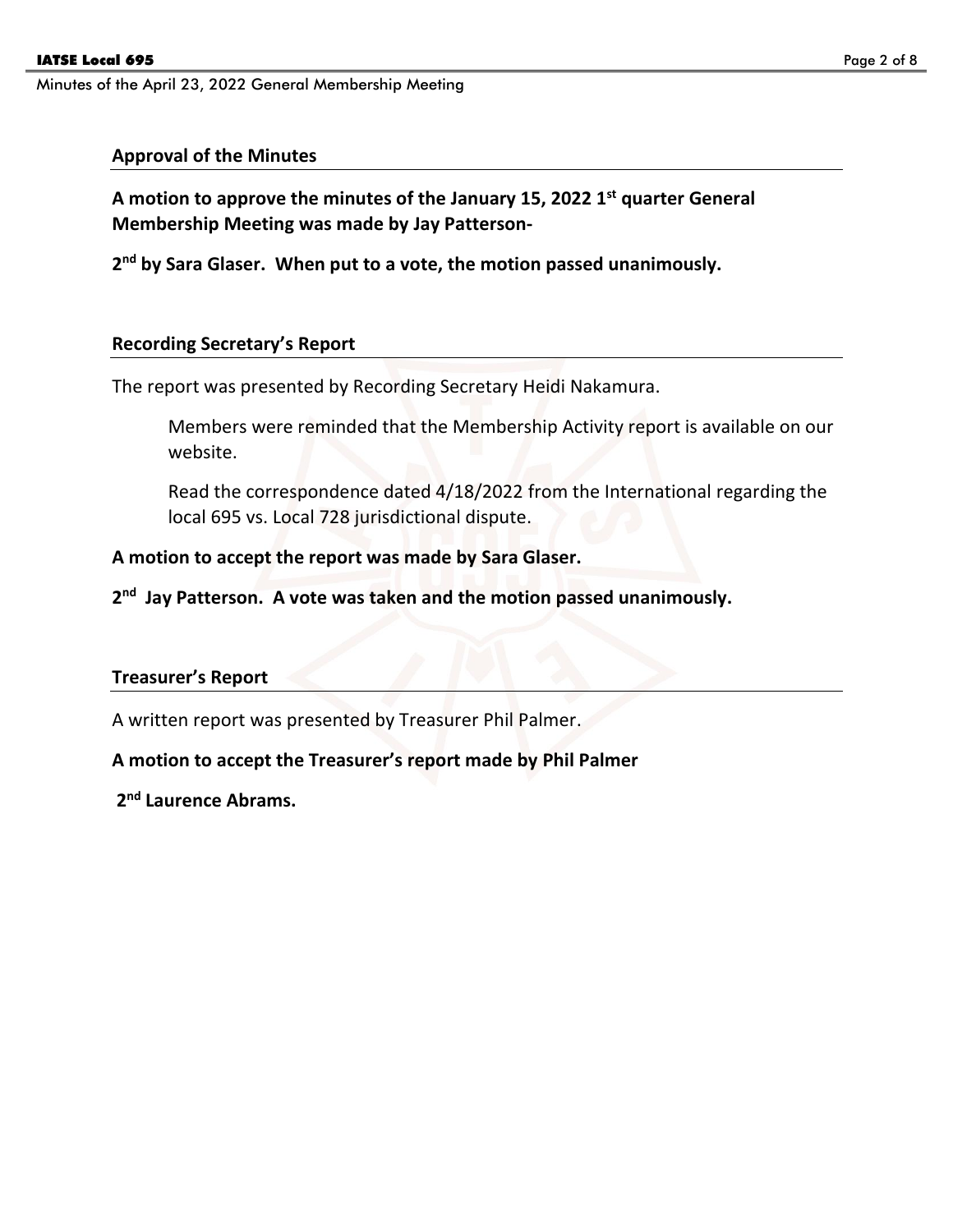#### **Business Representative's Report**

728 grievance ruling on the media server programmer, Scott elaborated on the "poor man's process shot" going back to "Ford vs. Ferrari" grievance.

Local 728 members continue to pursue this work. Same occurrence happened on "Gas Lit". We settled this grievance and got it to not include non-citable and non-precedential language for our benefit.

Matt Cotter and Shawn Nooshinfar were extremely instrumental in helping the local with our case, Scott wanted to recognize them.

We have several standing grievances currently on this issue, HBO's "Our Flag Means Death" is a primary example. There was a settlement on HBO's "The Idol", hoping not to go to arbitration over OFMD.

DIT was doing playback on "Dead to Me", that is in the process of being settled.

Low budget theatrical focus group was on 3/17/2022- agreement is up for negotiations later this year.

If you have ideas or input, please reach out to the Reps asap.

AICP agreement is coming up for negotiations as well. We will have a focus group for that agreement as well. 5/5/2022 6 pm is the focus group zoom meeting.

Long and excessive takes safety bulletin #45 is complete and will be included in all production packets.

Return to work protocols-hopefully things will be more relaxed after 4/30/22.

New Communication program being developed by Scott Bernard and James Delhauer.

Good feedback on the survey that we sent out earlier in the year. That info has been gathered and will be sent out to members for viewing.

The 2<sup>nd</sup> survey will hopefully go out by 5/2/2022.

Education department of local has been stalled since CSATF has been short staffed in their training capabilities. James will be meeting with them to fast track fisher boom and soldering training soon.

Row academy focuses on LED and video training, will hopefully open up to our members soon.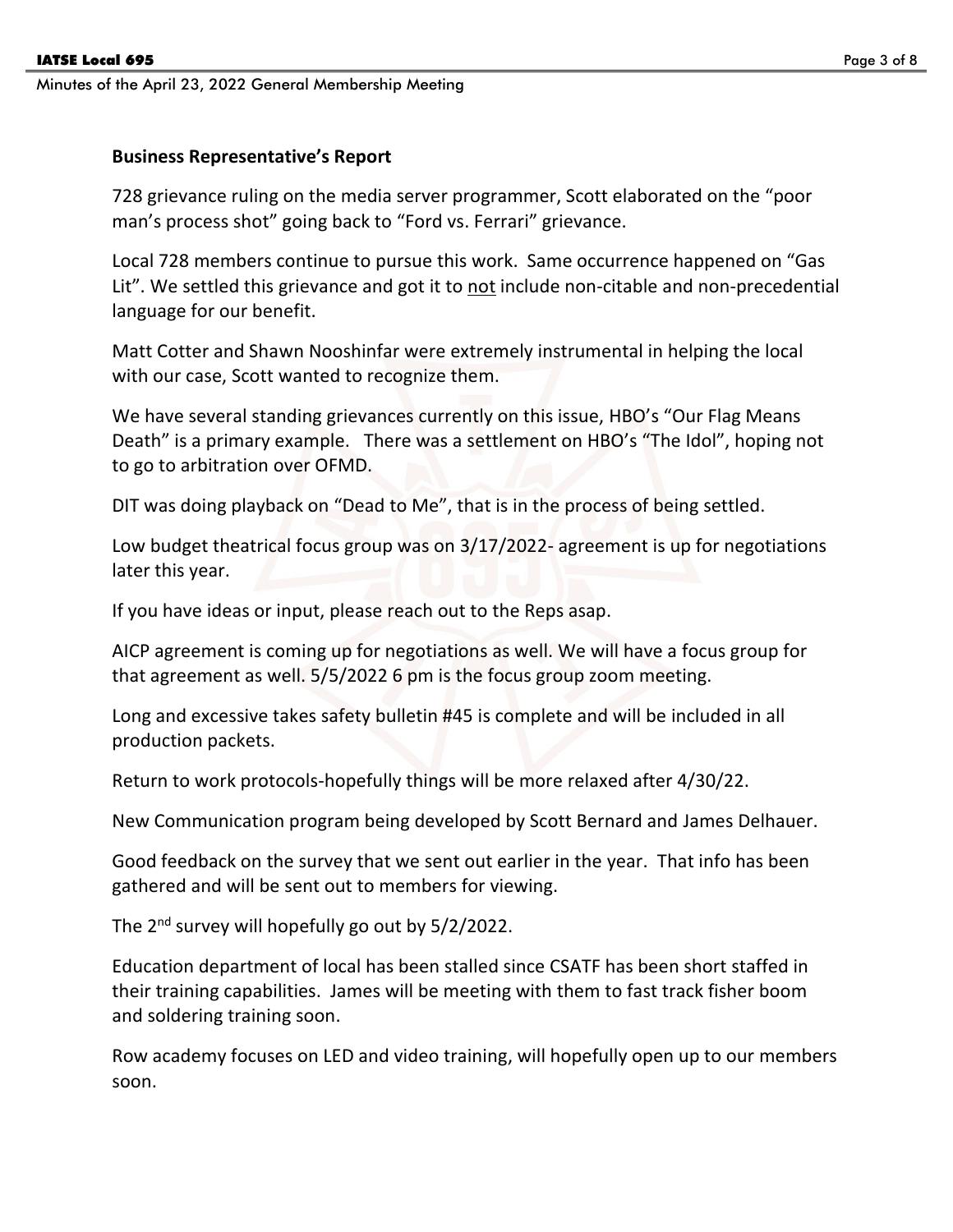National Endowment for the Arts needs help. Please sign the letter to get more funding. James Delhauer is now the local's political coordinator.

SB831- The bill is to have a Safety Supervisor on every set, a go between crew and production.

A bill has been written and is going to the appropriations committee in Sacramento very soon.

Bally's sports negs are coming up soon.

Update on NBC/UNI trying to reclassify 695 jobs in the AV department. Scott has been meeting with labor relations and our attorney Lewis Levy. NBC cannot legally change

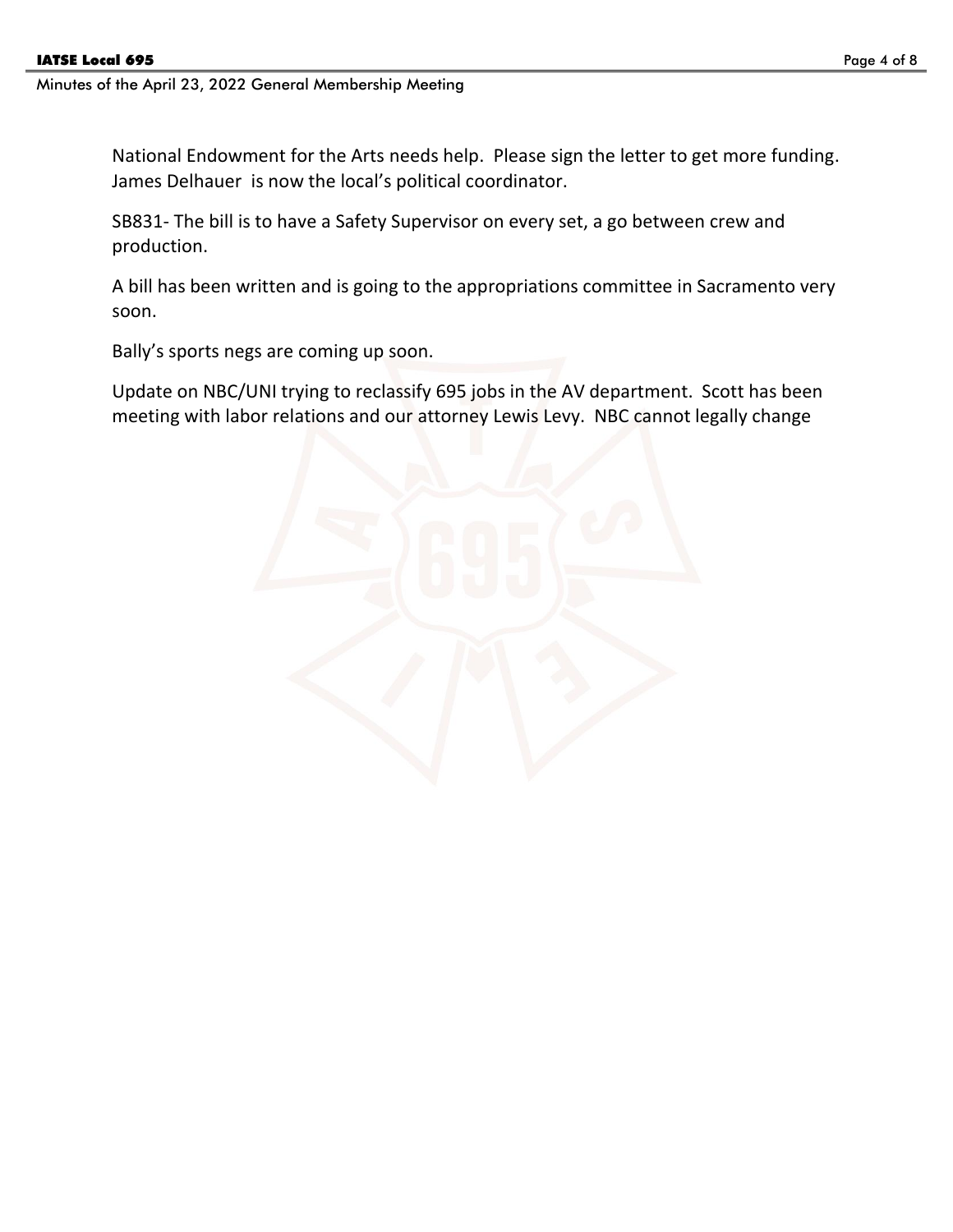the duties of our members without bargaining. May have to file an unfair labor practice against the employer.

MPI residuals reached over ½ billion in 2021. 47.4% of that is from new media.

You MPI IAP report will show that you had a 10.4% return which should go out to members in August.

Safe and Sound Ukraine- Fundraiser backstory-Zinnia is a Sound Mixer, documentary and ENG mixer, in Kyiv, Ukraine. Safe and Sound Ukraine was developed since the invasion. Walkie talkies are needed to help communicate in Ukraine.

\$87,035 is what has been raised so far, their goal is \$200,000.

**Motion that 695 that be a fundraising partner of Safe and Sound Ukraine and to make a donation of \$10K- Petruska Mierzwa**

**2 nd Phil Palmer**

**Laurence moved to amend motion Scott 2nd**

**Motions carries-one abstention Chris Howland**

Office will set up a Boom Op focus group due to Knox White's concern over the Y-8 boom op rate being what it is currently.

Can the office set up a Discord Server for the members to be able to communicate?

**Motion to establish a Discord Server for communications moved by Courtney Goodin** 

**2 nd James Delhauer**

**Laurence Abrams -Amendment to the motion that the discord server is not applicable to the General membership meeting until we have a discussion on that matter. 2 nd Sara Glaser.**

**13 opposed. Motion carries**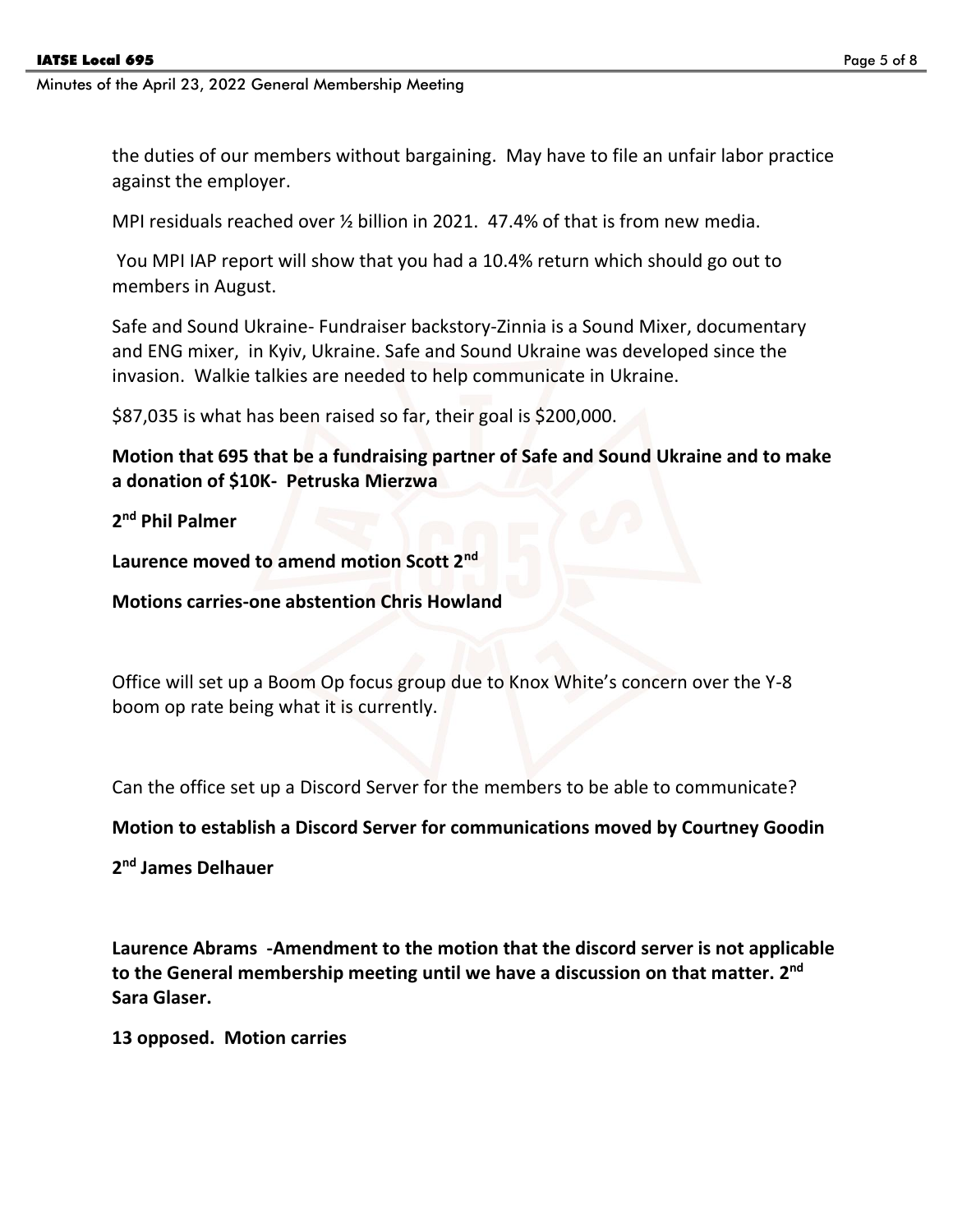**Further amend the motion to define a timeline to implement the Discord Server**

**Motion to establish a discord server for use of the membership communications for members in good standing, including the staff and elected officials and any restrictions on the use the of this sever during membership meetings be resolved the next executive board meeting in May 2022.-Courtney Goodin**

**2 nd Sara Glaser**

**Motion for: 31** 

**Opposed: 2**

**Abstentions: 2**

**Motion carries**

**A motion to accept the Business Representative's report -Heidi Nakamura**

**2 nd Sara Glaser.** 

**A vote was taken and the motion passed unanimously.**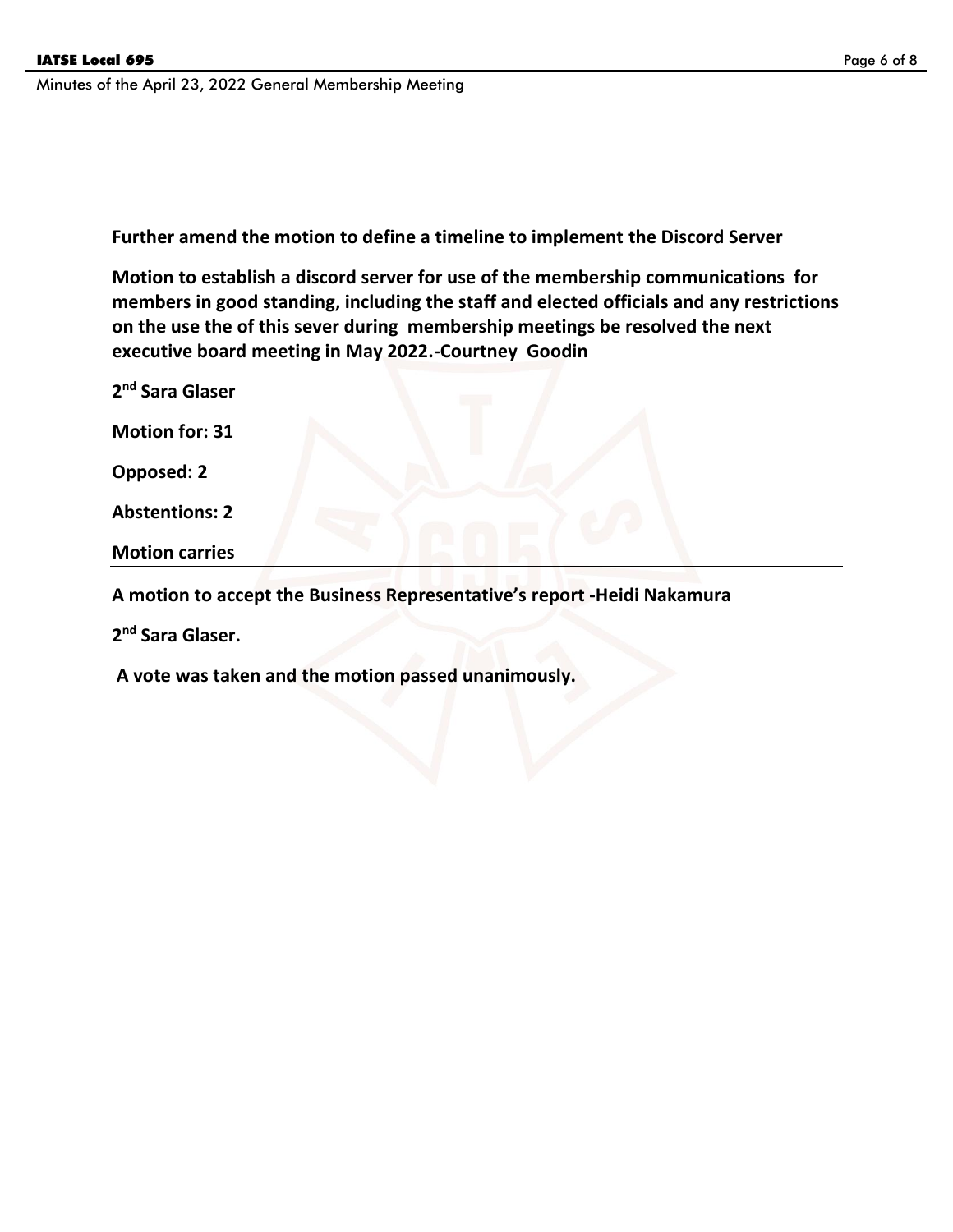#### **Committee Reports**

#### **Young Workers Committee-**

Tom Pieczkolon and Ian Wellman want to remind everyone that it's not just for young workers.

It's open to all members. They want to have movie nights, game nights, music events and education on Roberts Rules and decorum.

IATSE695YWC@ gmail.com

**EDO Committee-** Victor Bouzi announced that they are meeting on May 7<sup>th</sup> at 10 am.

President Arnold will be in attendance. Hoping to have meetings once a month.

President Arnold mentioned that the meeting in July will be a hybrid via in person and zoom.

#### **Old Business**

There was no Old Business.

#### **New Business**

Jennifer Winslow lead a moment of silence for Joseph Geisinger who passed away a few weeks ago. He was a Y-1 Mixer.